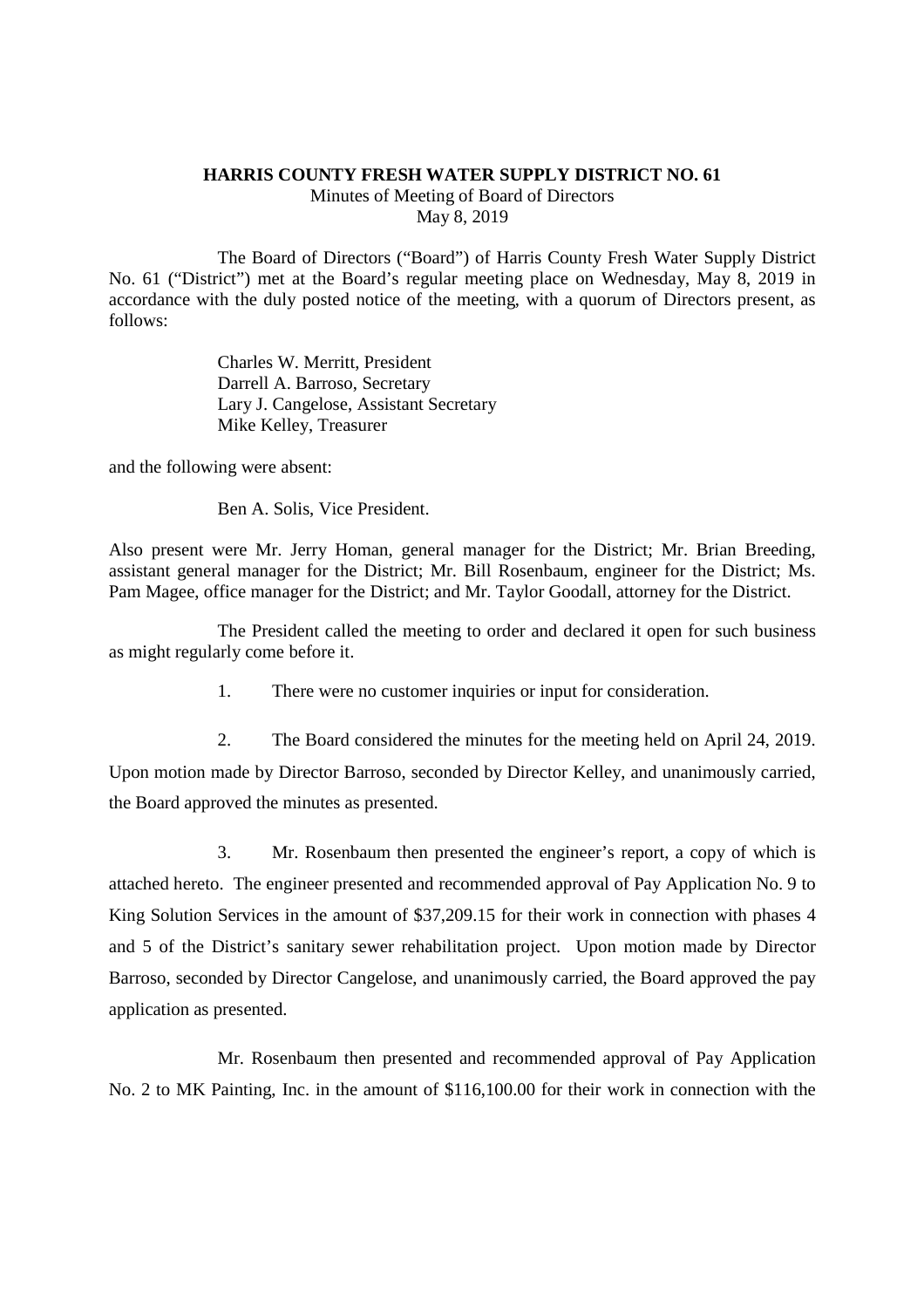recoating of elevated storage tank no. 2. Upon motion made by Director Cangelose, seconded by Director Barroso, and unanimously carried, the Board approved the pay application as presented.

Mr. Rosenbaum presented a utility commitment request and will have additional information for the next meeting. After further review, upon motion made by Director Kelley, seconded by Director Barroso, and unanimously carried, the Board approved the engineer's report as presented.

4. The Board considered payment of the general fund bills. After review, upon motion made by Director Barroso, seconded by Director Kelley, and unanimously carried, the Board approved payment of the general fund bills as presented.

5. Ms. Magee, Mr. Homan, and Mr. Breeding presented the management report. The Board discussed joining a superfund meeting.

Mr. Breeding discussed the option of adding information related to the Jones Road superfund project within the annual Consumer Confidence Report. The Board approved to proceed with the purchase of the AMR system through the Houston Galveston Area Council (HGAC) Purchasing Cooperative at an estimated cost of 1.2 million dollars. As a result of the District installing the metering system in-house the need to hire an additional laborer was discussed. Mr. Homan gave report on the status of the refunding bond issue.

Upon motion made by Director Kelley, seconded by Director Barroso, and unanimously carried, the Board approved the management report as presented.

6. The Board discussed the North Harris County Regional Water Authority (the "Authority"). Director Barroso note the Authority website ahs been updated and a drone video of the project was provided.

7. With respect to the Water Users Coalition, Mr. Homan provided a brief update.

8. There were no items for the next agenda.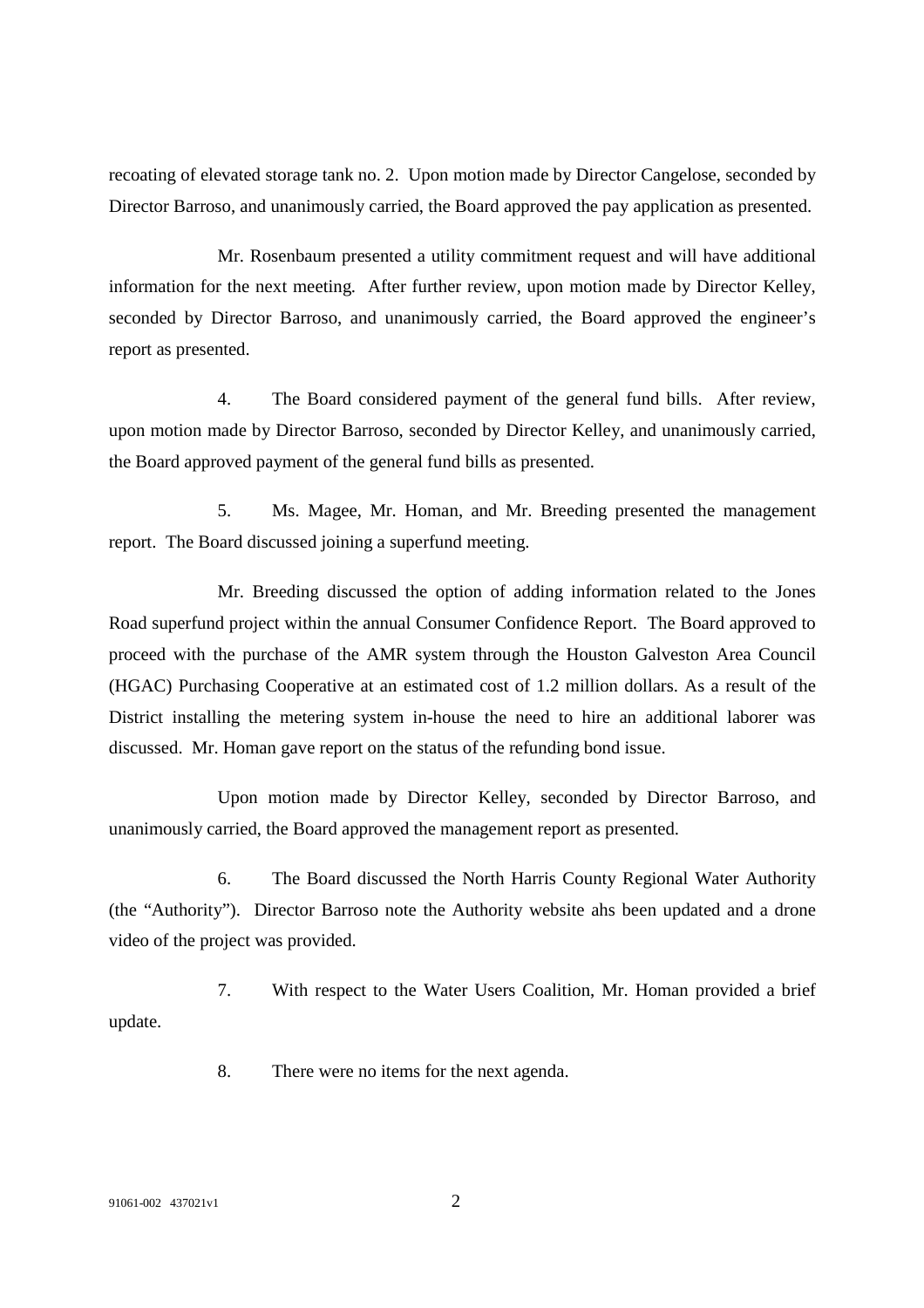There being no further business to come before the Board, the meeting was adjourned.

**Secretary**